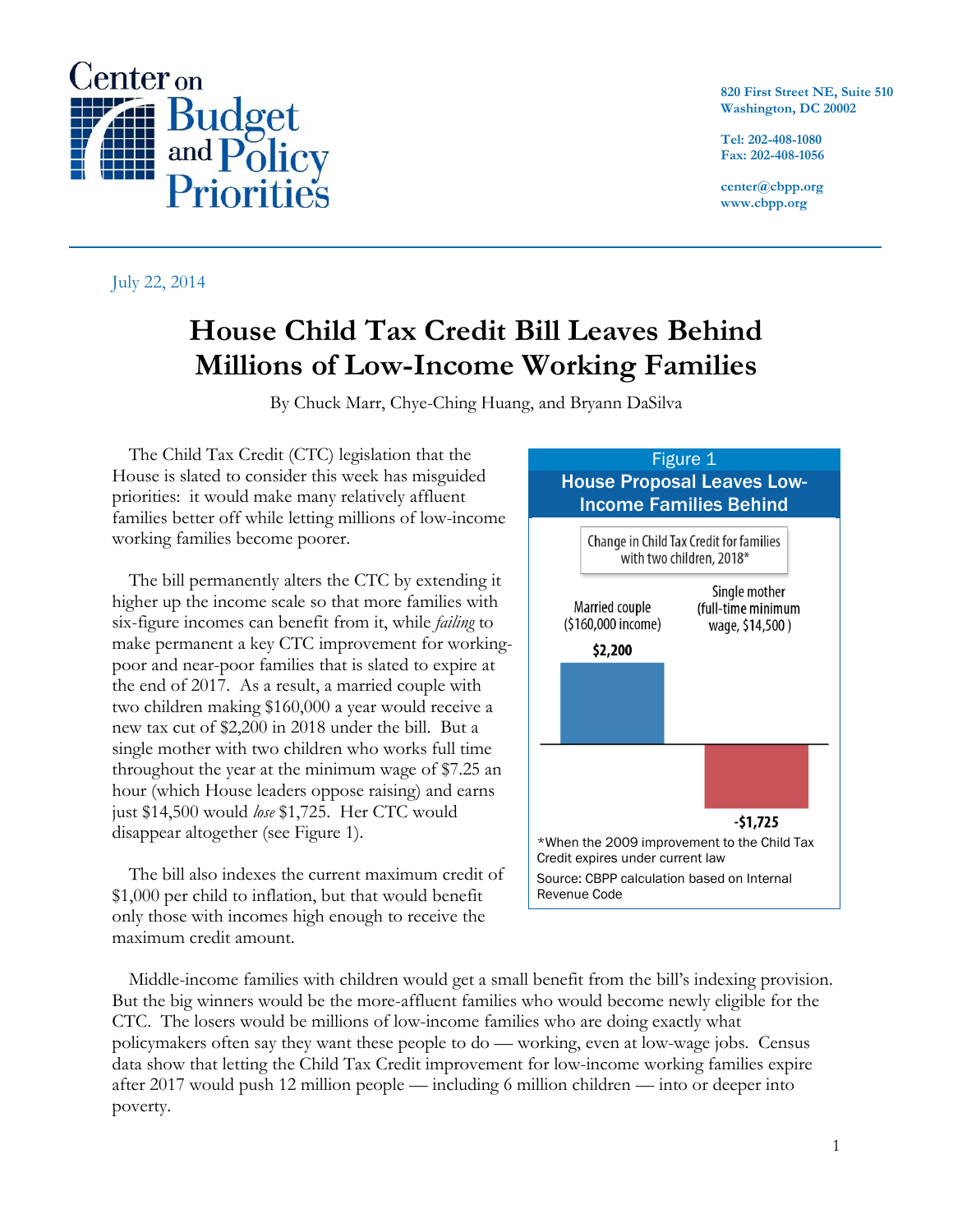The bill's CTC expansions would cost \$115 billion over ten years.<sup>1</sup>

## Bill Ignores Critical Child Tax Credit Improvement Set to Expire After 2017

Policymakers established the CTC on a bipartisan basis in 1997 to help defray the high costs of raising children and substantially expanded the credit in 2001 as part of the Bush tax cuts. Yet the Child Tax Credit, as established by those pieces of legislation, had a large hole — most workingpoor families with children were either ineligible for the credit altogether or received only a partial credit, because their wages were too low for them to qualify for the full credit. The very working families that most needed the credit to help with the costs of raising their children were partially or entirely shut out.

Policymakers made substantial progress in addressing this flaw in 2009. They did so by lowering the level of family earnings at which the CTC begins to phase in to \$3,000, so that families with very low earnings could get a partial credit, and so a family with two children could start to receive the *full* credit when its earnings reached \$16,333 (rather than a considerably higher level). This enabled the CTC to reach more working-poor families while boosting the credit for many near-poor working families that had been receiving only a partial credit. The 2009 law also increased the Earned Income Tax Credit (EITC) for families raising three or more children and provided more marriagepenalty relief in the EITC.

In 2010, policymakers extended these CTC and EITC improvements, along with the Bush tax cuts, and they thus were scheduled to expire together at the end of 2012. As their price for agreeing to extend the CTC and EITC improvements for working families in 2010, however, Republican negotiators secured a hefty increase in the amount that the heirs of the wealthiest estates could inherit tax free. This change benefited the heirs of the estates of the wealthiest one-third of 1 percent of Americans who die.<sup>2</sup> The 2012 "fiscal cliff" deal then made this generous tax cut for the biggest estates permanent (along with the bulk of the Bush tax cuts), even as it extended the CTC and EITC improvements for low- and moderate-income working families only through 2017*.*

As a result, if policymakers seek to maintain or enhance the effectiveness of the Child Tax Credit in actually helping parents afford to raise their children, the logical first priority should be to make permanent the CTC improvement originally enacted in 2009. As noted, letting the CTC improvement die after 2017 would push 12 million people, including 6 million children, into or deeper into poverty (see Figure 2). <sup>3</sup> Approximately 400,000 veteran and armed-forces families

 $\overline{a}$ 

<sup>&</sup>lt;sup>1</sup> Joint Committee on Taxation (JCT) score of H.R. 4935 as voted on and passed by House Ways and Means Committee, [https://www.jct.gov/publications.html?func=startdown&id=4625.](https://www.jct.gov/publications.html?func=startdown&id=4625) The bill the House is scheduled to consider adds an offset, not yet scored by JCT, which would decrease the net cost of the bill.

<sup>2</sup> Robert Greenstein, "Disparate Treatment: Permanent, Million-Dollar Estate-Tax Breaks for Wealthy Heirs Vs. Temporary Tax Credit Improvements for Low-Income Working Families," *Off the Charts* blog, January 4, 2013, [http://www.offthechartsblog.org/disparate-treatment-permanent-million-dollar-estate-tax-breaks-for-wealthy-heirs-vs](http://www.offthechartsblog.org/disparate-treatment-permanent-million-dollar-estate-tax-breaks-for-wealthy-heirs-vs-temporary-tax-credit-improvements-for-low-income-working-families/)[temporary-tax-credit-improvements-for-low-income-working-families/](http://www.offthechartsblog.org/disparate-treatment-permanent-million-dollar-estate-tax-breaks-for-wealthy-heirs-vs-temporary-tax-credit-improvements-for-low-income-working-families/)

<sup>3</sup> CBPP calculation using the March 2013 Current Population Survey using the Supplemental Poverty Measure. Estimates represent number of people affected in 2012.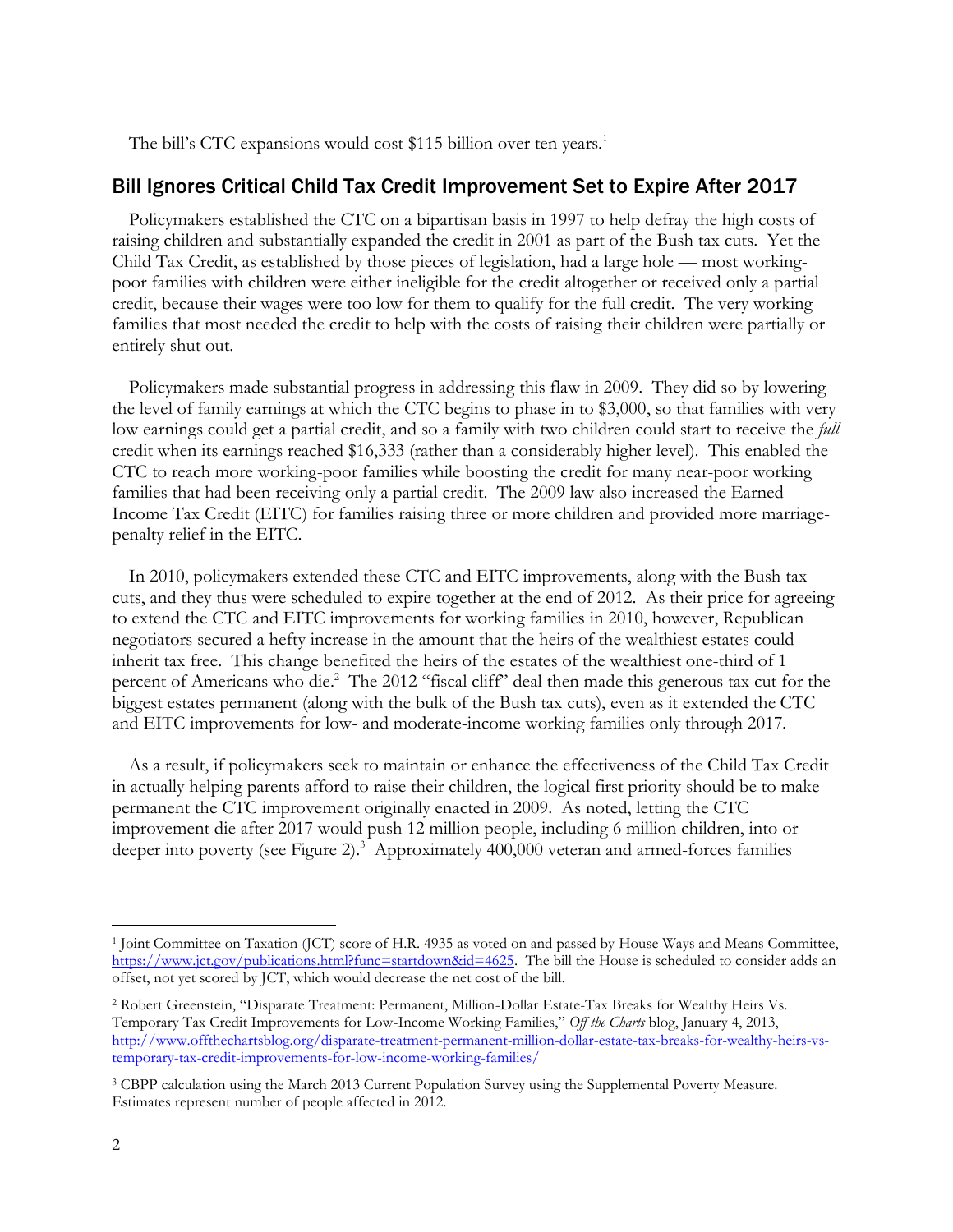would lose all or part of their CTC.<sup>4</sup> (Allowing the EITC improvements initially enacted in 2009 to expire along with the CTC improvement would push a total of 17 million people, including 8 million children, into or deeper into poverty. About 800,000 veteran and armed-forces families would lose all or part of their CTC *or* EITC. 5 )

## The Bill's Misguided Priorities

The CTC legislation coming to the House floor has three notable features:

- **It permanently extends the Child Tax Credit higher up the income scale so more families with six-figure incomes will benefit.** It raises the income levels at which the CTC begins to phase out and indexes those thresholds to inflation. Couples with two children making between \$150,000 and \$205,000 would become newly eligible for the credit; a family making \$160,000, for example, would receive a new tax cut of \$2,200 in 2018.
- **It fails to make permanent the 2009 reduction in the CTC's earnings**

 $\overline{a}$ 



All ages Children

CTC = Child Tax Credit. Improvement slated to expire at end of 2017. Source: CBPP calculation based on March 2013 Current Population Survey using Supplemental Poverty Measure. Estimates represent number of people affected in 2012.

**threshold, set to expire at the end of 2017**. If this provision expires, a single mother with two children who works full time throughout the year at the minimum wage and earns \$14,500 would [lose her full CTC of \\$1,725](http://www.offthechartsblog.org/latest-house-tax-bill-prioritizes-credit-for-affluent-over-working-poor-families/) in 2018.

 **It indexes the current maximum credit of \$1,000 per child to inflation.** This provision would not help most working families with low or moderate incomes, because it benefits only those with incomes high enough to receive the maximum credit. If the credit's \$3,000 earnings threshold (the level of family earnings at which the credit starts to phase in) is allowed to expire at the end of 2017, the threshold will nearly quintuple — and families making less than about \$14,500 will lose their CTC altogether. In addition, many working families with incomes somewhat above \$14,500 will have their CTC cut substantially and no longer receive the maximum credit, which will make the inflation adjustment meaningless for them. Under the House bill, indexing would not benefit a family with two children in 2018 until the family has earnings of at least \$28,050 — nearly *double* full-time work at the minimum wage.

<sup>4</sup> CBPP estimate of veteran and active-duty families as a share of total families with children that would lose out if the CTC improvement expires (3.75 percent), based on the March 2013 Current Population Survey, applied to Tax Policy Center estimate of total families with children who would lose if these benefits expire (TPC table T14-0010).

<sup>5</sup> CBPP estimate of veteran and active-duty families as a share of total families with children that would lose out if the CTC and EITC improvements expire (5.9 percent), based on the March 2013 Current Population Survey, applied to Tax Policy Center estimate of total families with children who would lose if these benefits expire (TPC table T14-0033).